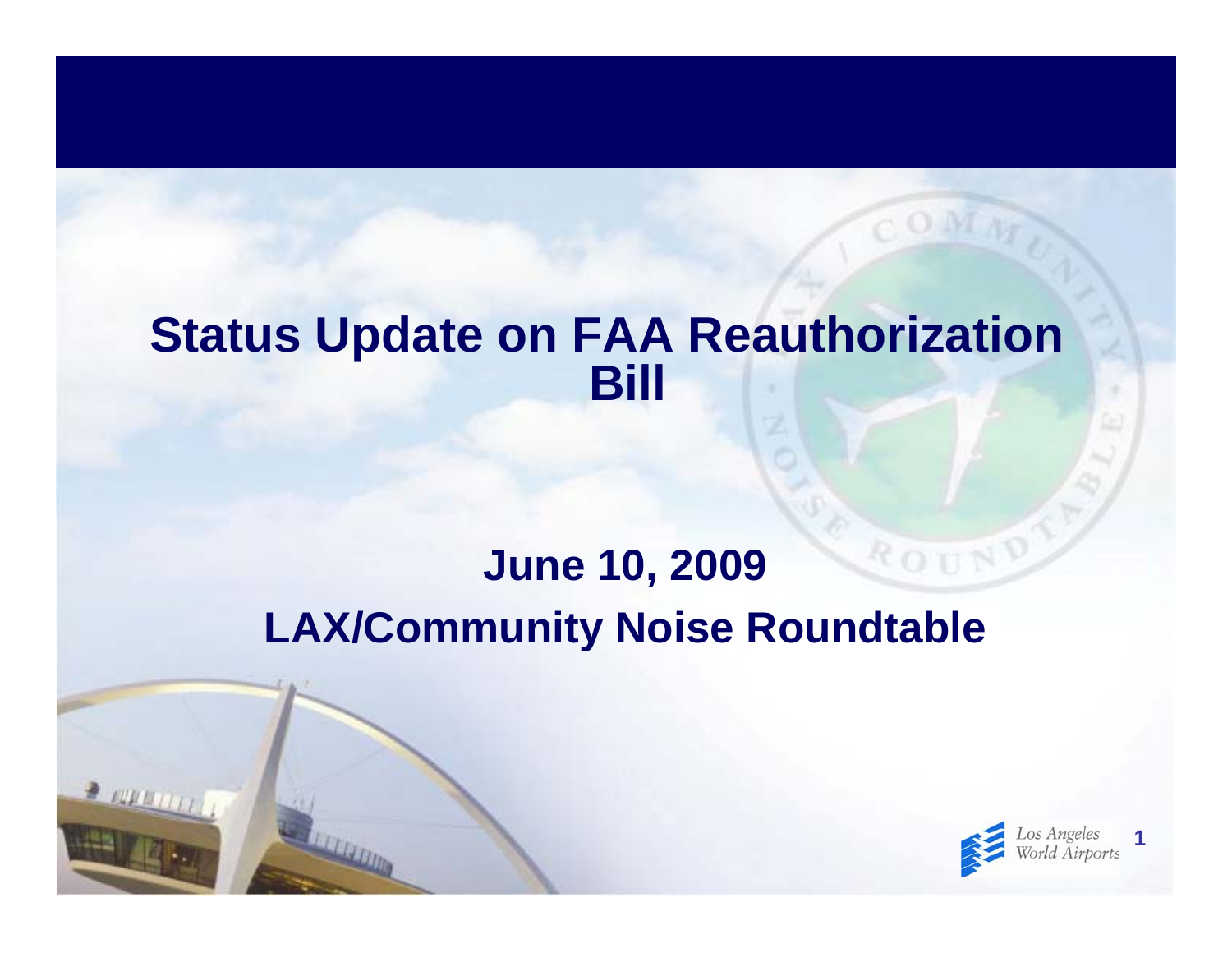## **Status of FAA Reauthorization Bill**

#### **Background**

- FAA is reauthorized by Congress every 4 to 5 years to perform its mission and to establish new priorities.
- FAA's previous authorization expired on September 30, 2007. ROUN
- 2007 Reauthorization Bill (H.R. 2881) was introduced and passed in the House but stalled in the Senate.

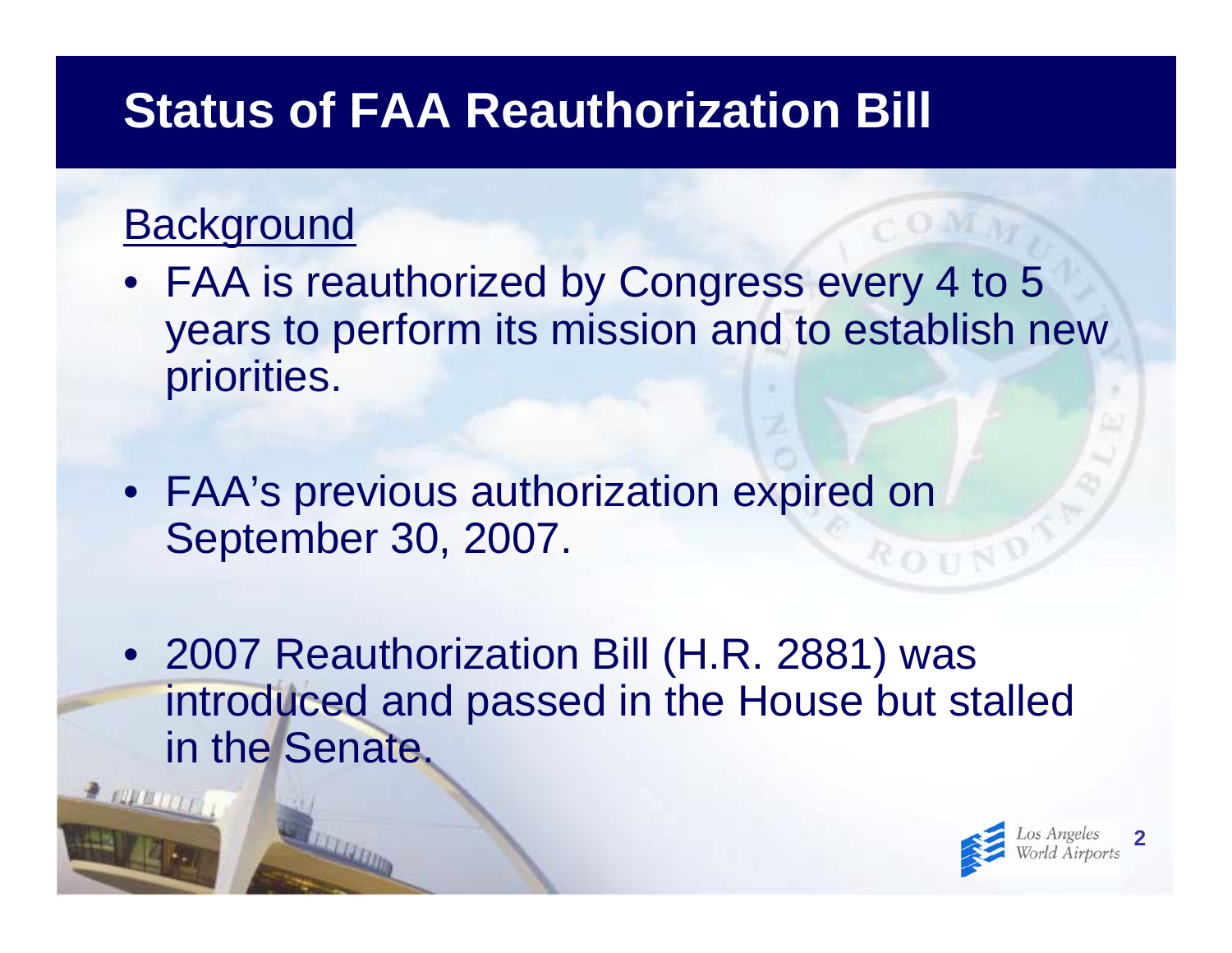#### **Status of FAA Reauthorization Bill**

#### Current Status

- Reauthorization Bill was reintroduced in the House as H.R. 915 in February 2009.
- House of Representatives approved the H.R 915 bill on May 21, 2009
- Vote of 277 to 136

 $\bullet$ 

Bill has been sent to Senate for consideration



ROU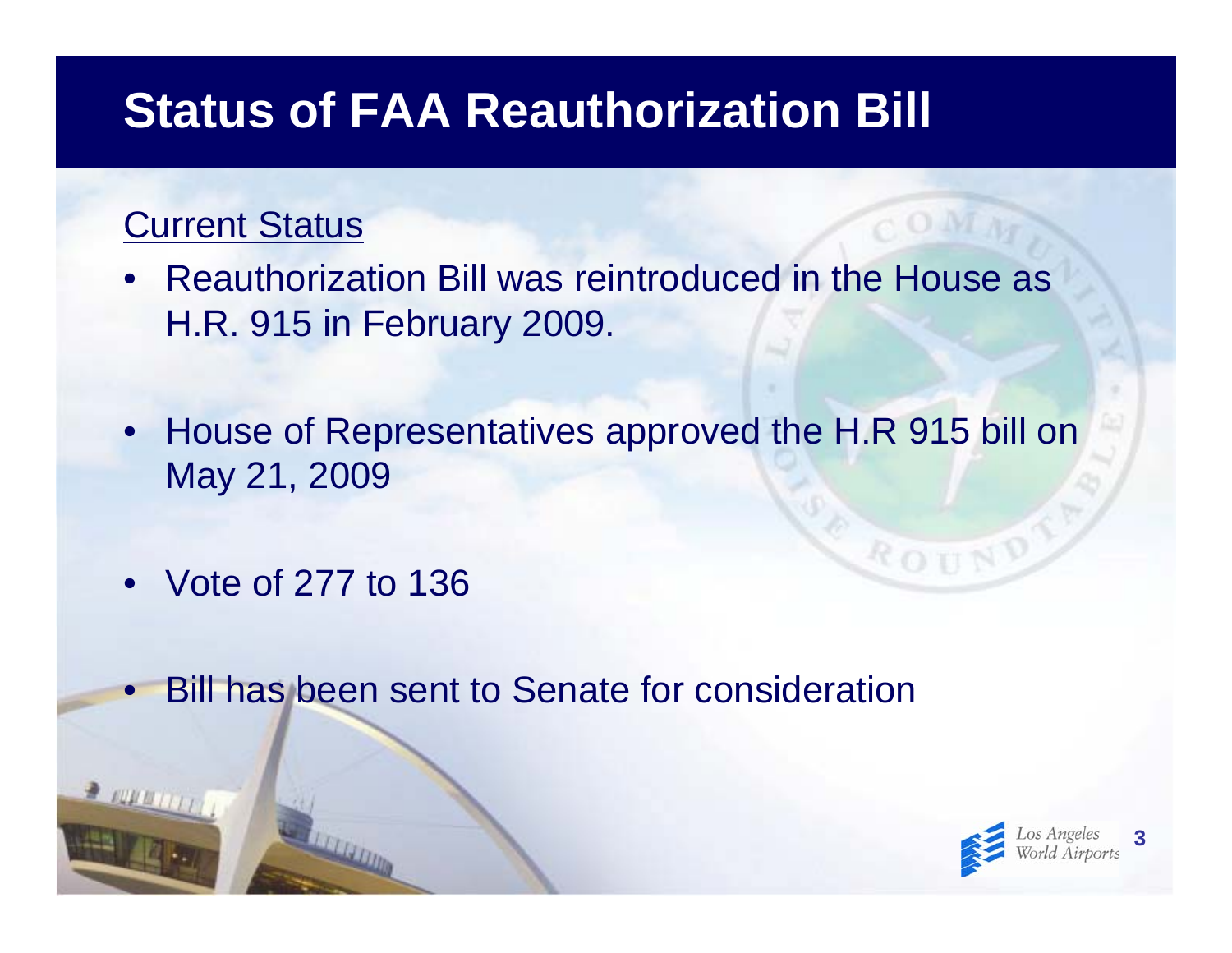# **Provisions of FAA Reauthorization Bill Airspace Redesign**

- Funding cuts have led to delays and deferrals of airspace redesign efforts.
- FAA plans to redesign airspace in seven metropolitan areas including Los Angeles in the next 5 years.
- Provisions include Funding for such Airspace Redesign Initiatives
	- -\$14.5M for 2009 fiscal year
	- -\$20M for fiscal years 2010, 2011 & 2012



**4**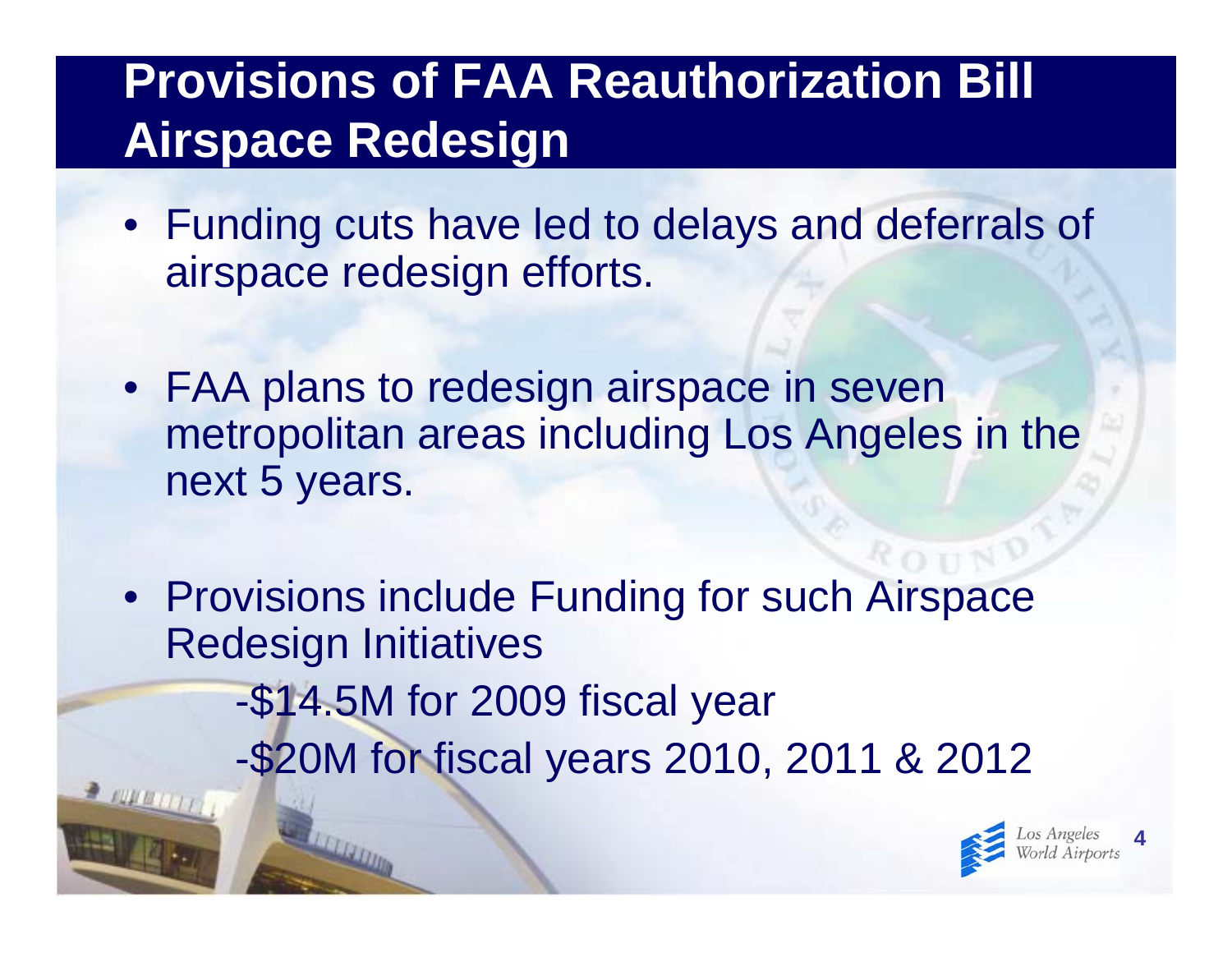## **Provisions of FAA Reauthorization Bill Stage 2 Aircraft Prohibition**

• Prohibit Stage 2 aircraft under 75,000 lbs. operating in 48 contiguous States after December 31, 2013.

Exceptions - Allow temporary operations:

- 1) To sell, lease or use aircraft outside the 48 contiguous States.
- 2) To scrap the aircraft.

 $\rightarrow$  running

- 3) To obtain modifications to the aircraft to meet stage 3 noise levels.
- 4) To perform scheduled heavy maintenance or significant modifications on the aircraft at a maintenance facility located in the contiguous 48 States.

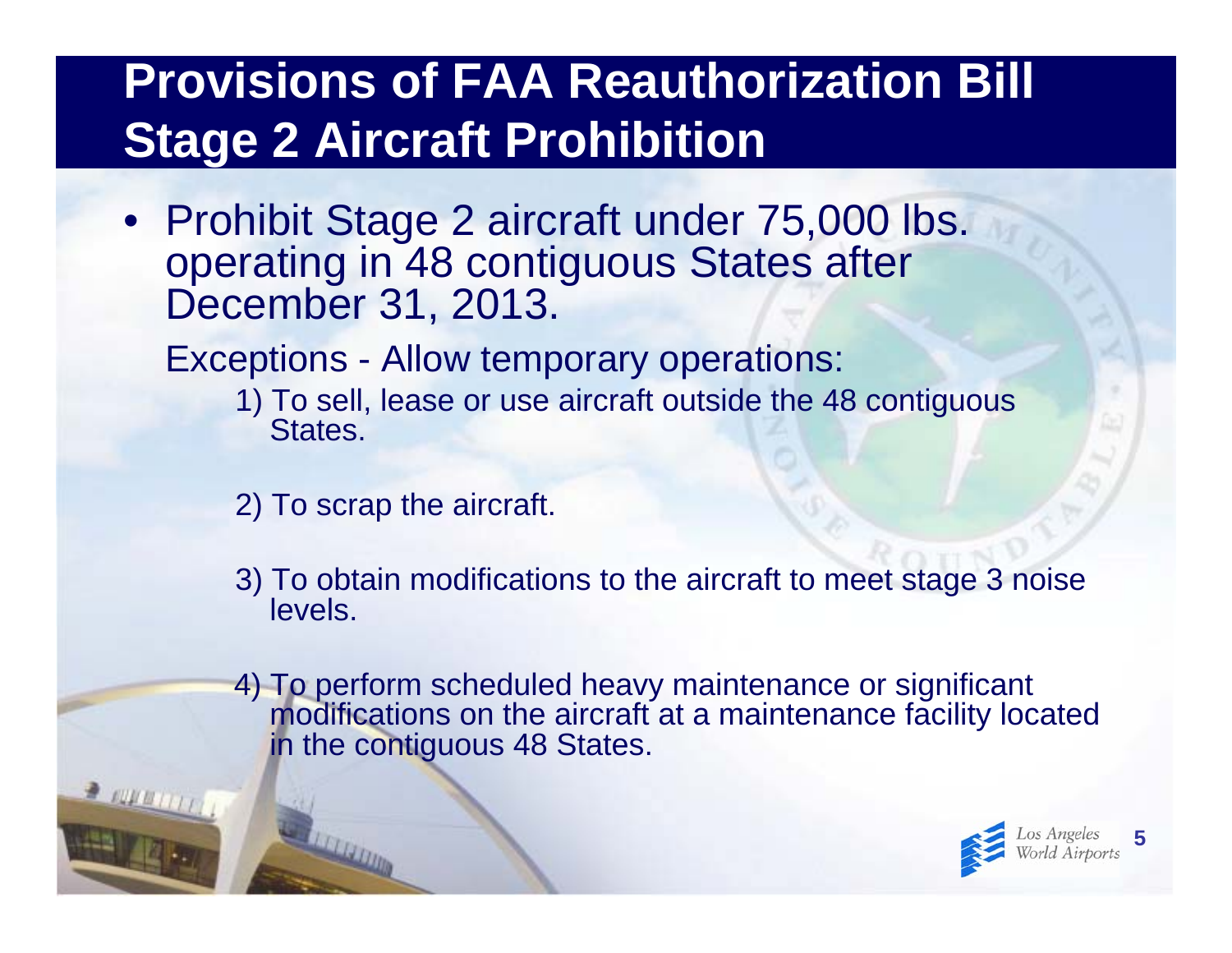## **Provisions of FAA Reauthorization Bill Stage 2 Aircraft Prohibition**

- • Exceptions to Stage 2 Aircraft Prohibition continued:
	- 5) To deliver the aircraft to an operator leasing the aircraft from the owner or return the aircraft to the lessor.
	- 6) To prepare, park or store the aircraft in anticipation of any of the activities described in paragraphs (1) through (5).
	- 7) To provide transport of persons and goods in the relief of emergency situations.
	- 8) To divert the aircraft to an alternative airport in the 48 contiguous States on account of weather, mechanical, fuel, air traffic control, or other safety reasons while conducting a flight in order to perform any of the activities described in paragraphs 1-7.

**LETTRING** 

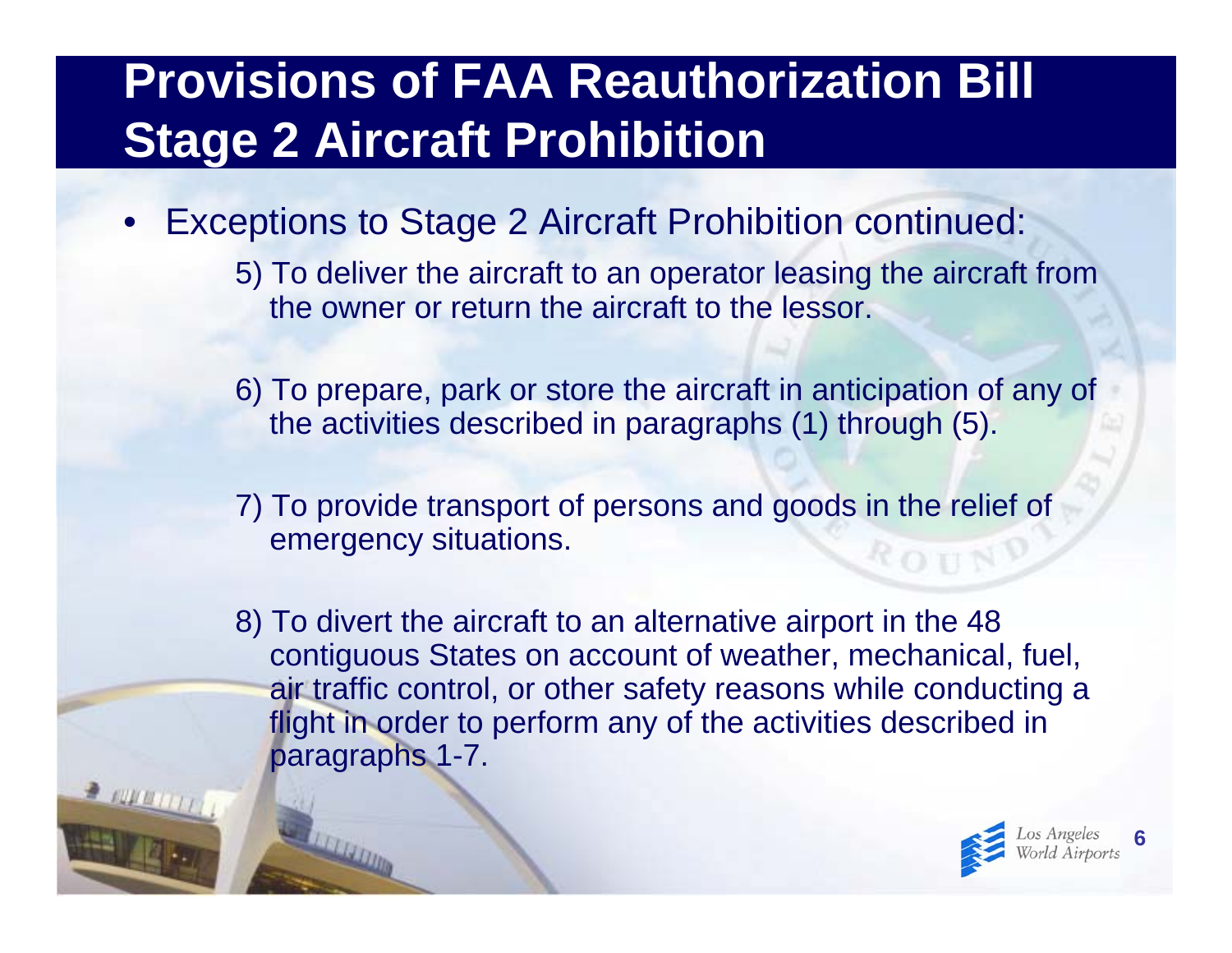## **Provisions of FAA Reauthorization Bill Stage 2 Aircraft Prohibition**

- What will happen to pending Part 161 applications seeking similar Stage 2 aircraft prohibition if this bill is passed?
- Language contained in the Bill basically states that any pending Part 161 applications related to the Stage 2 Prohibition will not be affected by the passage of this bill.

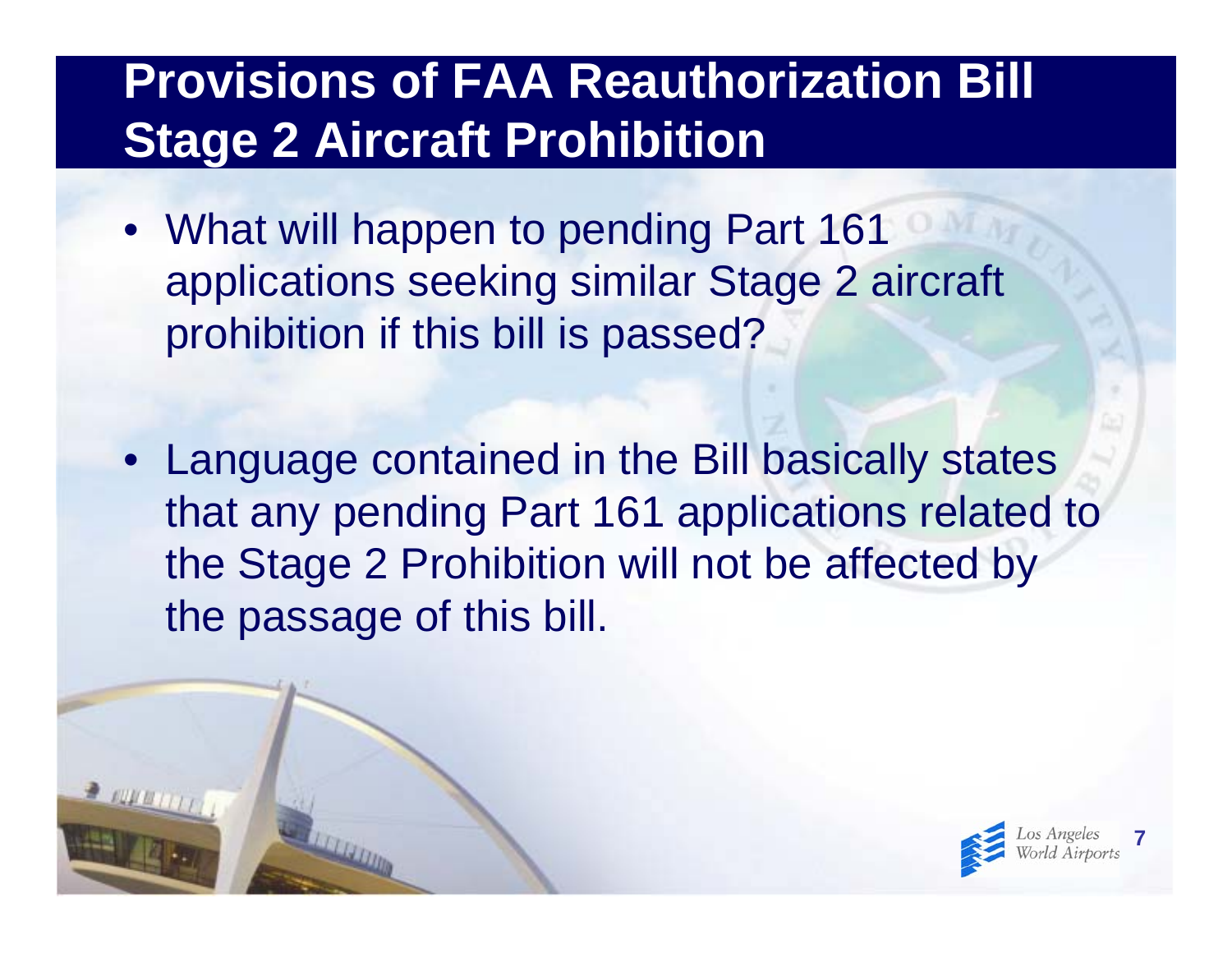## **Provisions of FAA Reauthorization Bill CLEEN Research & Development**

• Continuous Lower Energy, Emissions and Noise (CLEEN) Engine & Airframe Technology

To conduct research and develop certifiable technology that can:

- 1) Reduce fuel burn by 33%
- 2) Reduce nitrogen oxide emissions by 60%
- 3) Reduce noise levels by 32 EPNL
- 4) Use alternative fuels in aircraft
- 5) Increase integration of retrofitting engines on existing aircraft

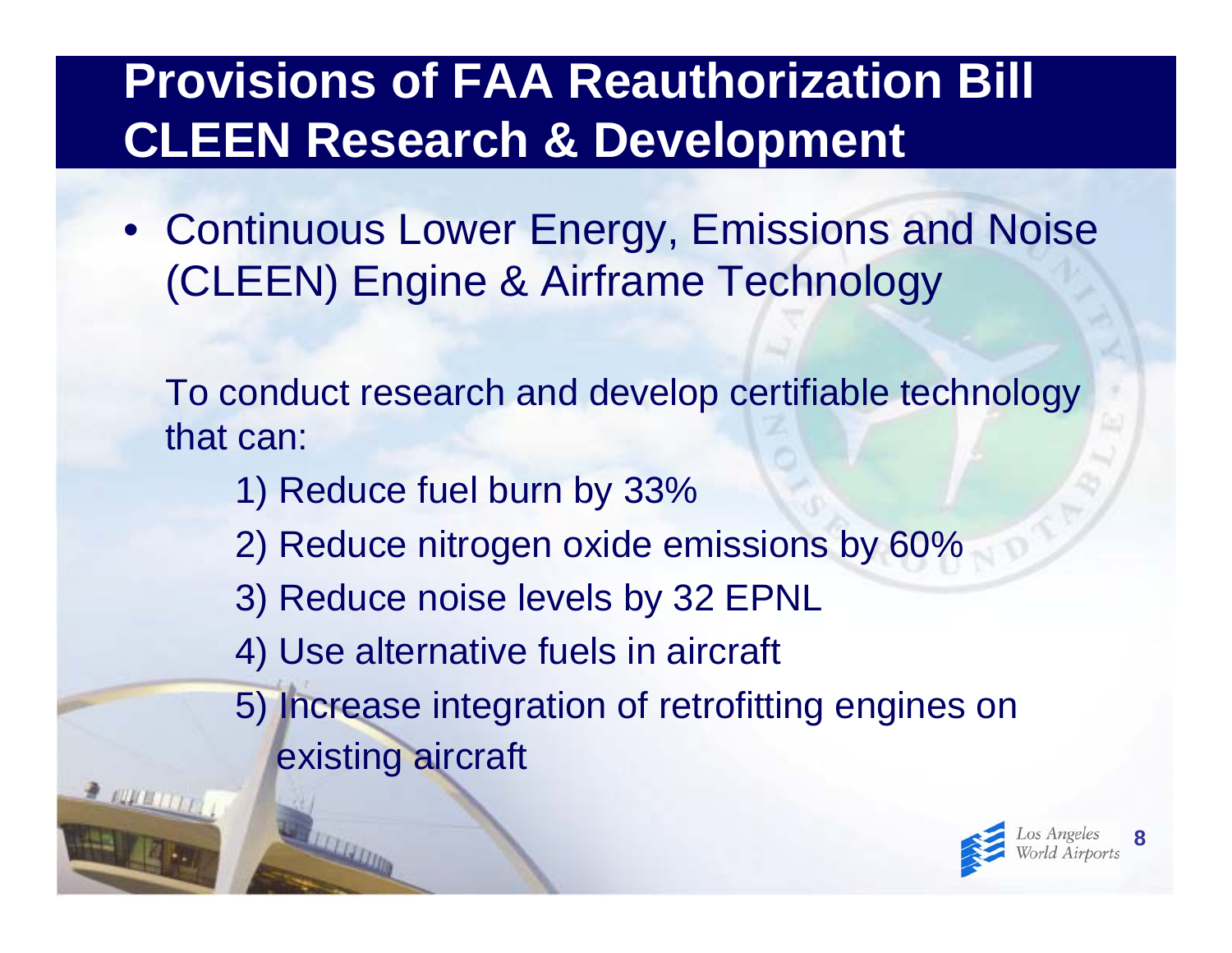## **Provisions of FAA Reauthorization Bill Aircraft Noise Complaints**

- Require airport operators to publish telephone number on their web sites for the public to file noise complaints.
- Require airport operators to provide FAA with noise complaint reports.



ROU